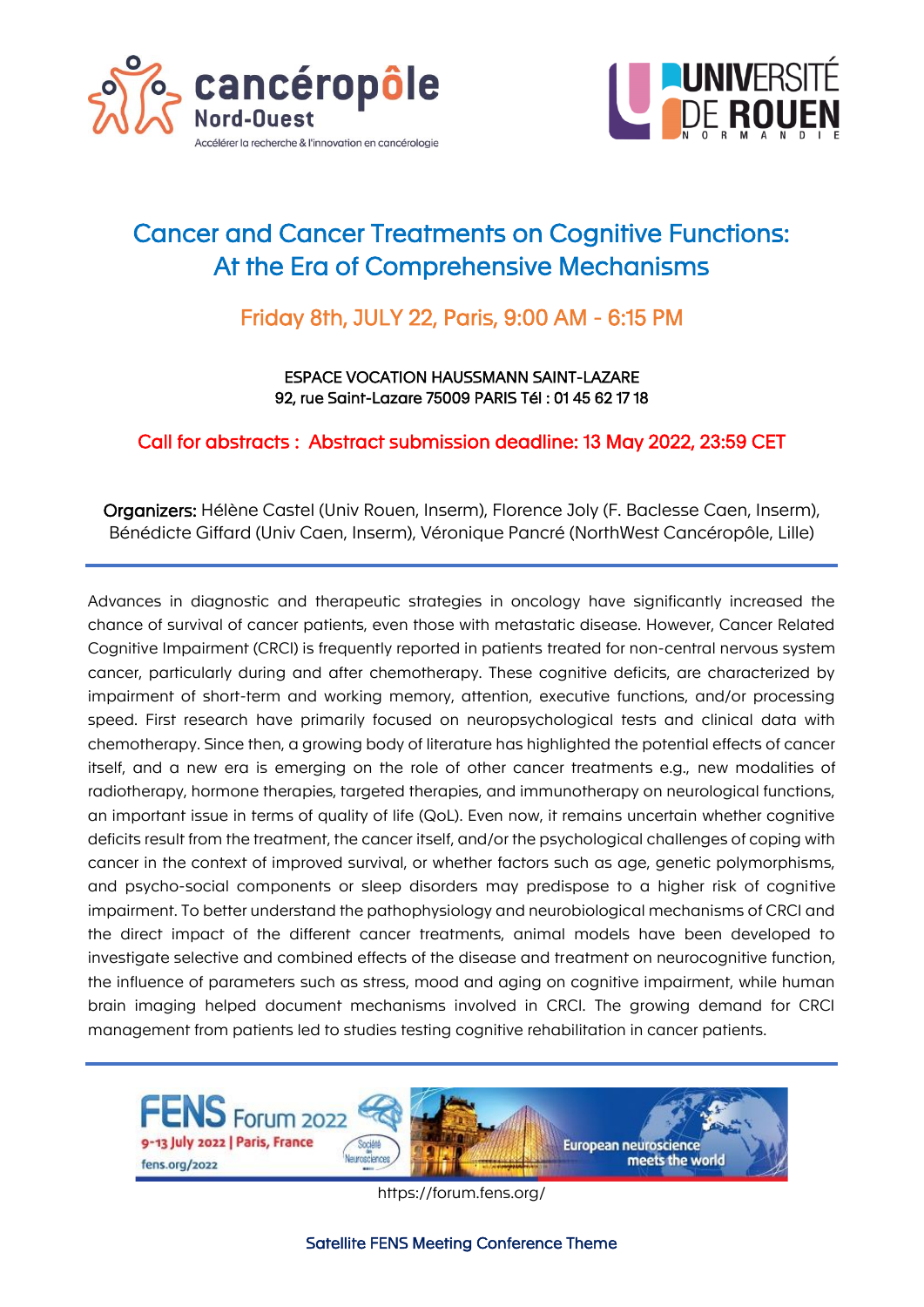



#### Call for abstracts

This meeting organized by the Canceropôle Nord-Ouest and the University of Rouen Normandie deals with knowledge on translational research including clinical, imaging and animal models about CRCI. The objective is to bring together international specialists of the impact of cancer and treatments on brain function, addressing neuropsychological, neurobiological, and pathophysiological mechanisms, towards the search for predictive biomarkers and prevention tools.

#### Submit abstracts

Abstracts will be considered and included in the final scientific program after selection by the scientific committee, as oral communications (10 min) or flash communications (3 min). Abstract submission deadline: May 13, 2022, 23:59 CET

Registration Fees: 70 euros Deadline for registrations : June 15, 2022

Maximum 100 attendees

Abstract submission and registrations from March 1, 2022 <https://www.escape.canceropole-nordouest.org/#/manifestation/subscription/46>



<https://www.espaces-vocation.com/> 92, rue Saint-Lazare 75009 PARIS Tél : 01 45 62 17 18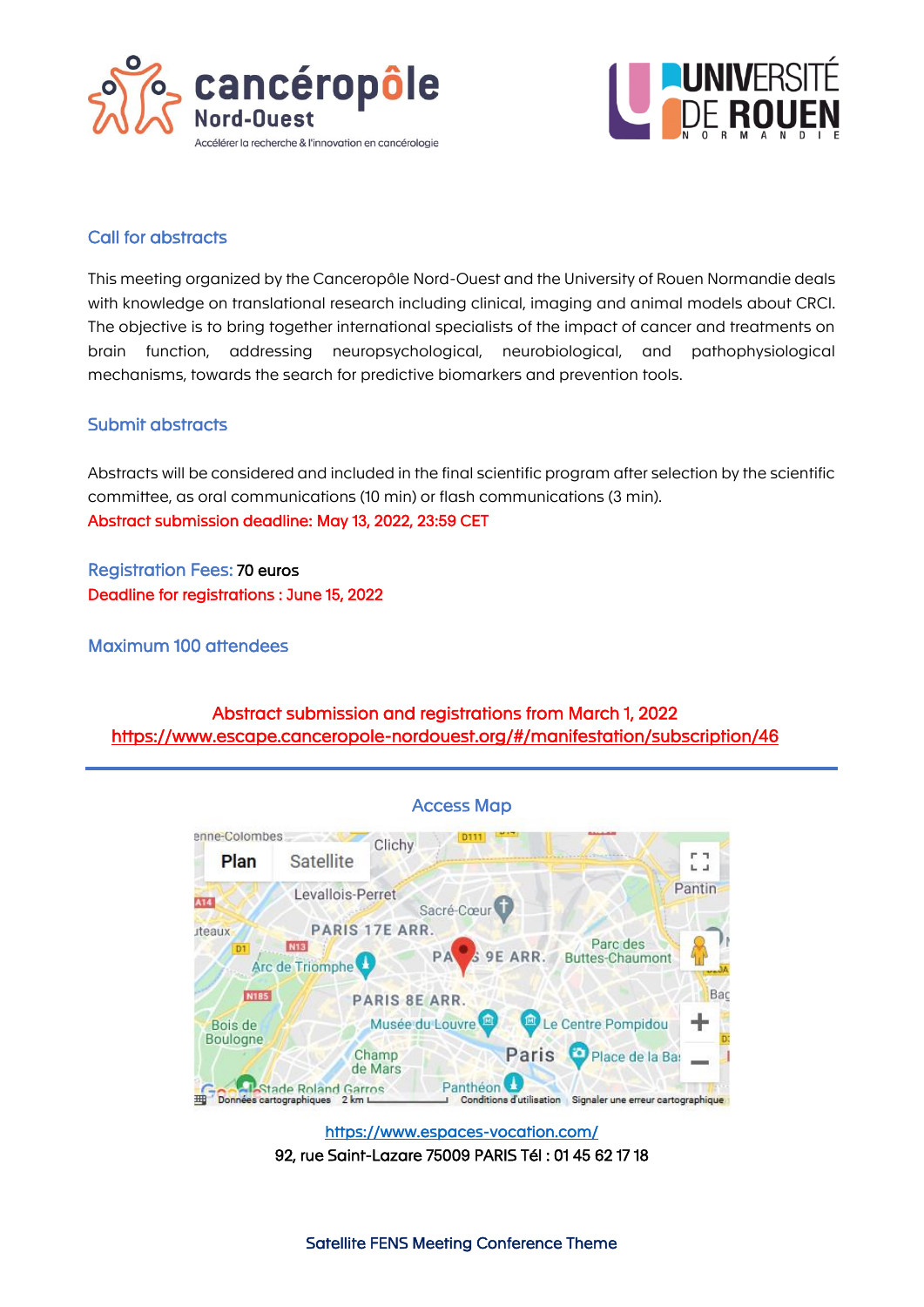



# Pre-program

#### 9h00-9h15: Welcome and Introduction

9h15-10h00: Plenary Lecture PL1

Florence JOLY, Baclesse Center and Caen CHU hospital, Inserm ANTICIPE Impact of new cancer therapies on cognition

10h00-12h15: Session 1: Cerebral mechanisms of cancer-related cognitive impairment Chairman: Hélène Castel

#### • 10h00-10h30: Keynote Lecture KN1

Sabine DEPREZ, Translational MRI, LKI - KU Leuven Cancer Institute, Leuven, Belgium Insights from neuroimaging on cancer-related cognitive impairment, brain changes and possible recovery

#### • 10h30-10h50: Invited Talk IT1

Hélène Castel, Inserm Director of Research, Université Rouen Normandie, U1245 Inserm, Cancer and Cognition Platform, Canceropole Nord-Ouest Meaningful preclinical models should establish the complex links between cancer, new therapies and brain function

#### 10h50-11h10: Coffee break- 20 min

11h10-12h00: Selected communication from abstracts SO1 [50 min]

#### 12h00-13h30: Lunch

13h30-15h00: Session 2: Cancer and memory, sleep and cerebral correlates Chairman: Bénédicte Giffard

• 13h30-14h00: Keynote Lecture KN2 Alison MARY, Center for Research in Cognition and Neurosciences (CRCN), Université libre de Bruxelles, Belgium. Sleep and memory: contribution of functional neuroimaging

Satellite FENS Meeting Conference Theme